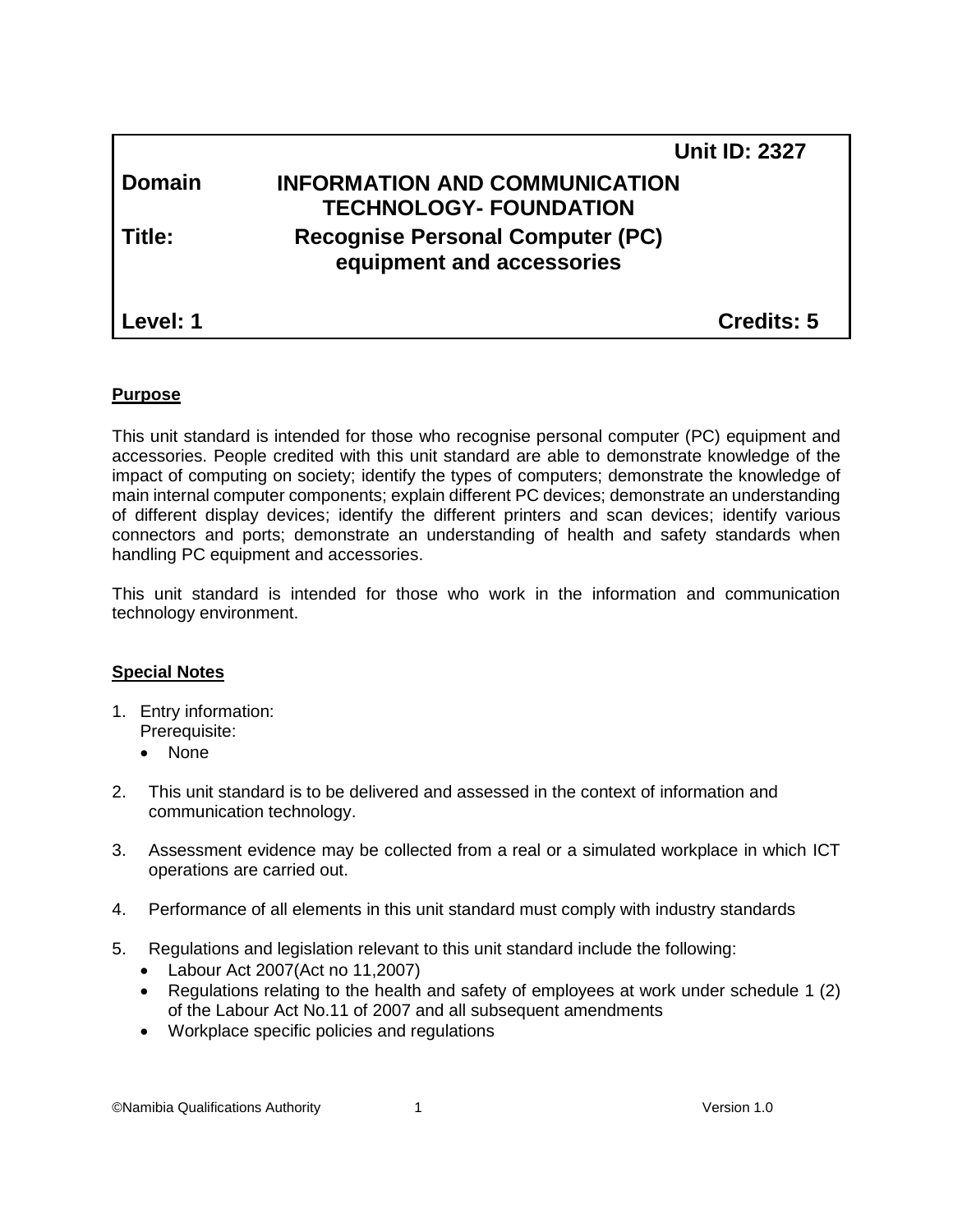# **Quality Assurance Requirements**

This unit standard and others within this sub-field may be awarded by institutions which meet the accreditation requirements set by the Namibia Qualifications Authority and the Namibia Training Authority and which comply with the national assessment and moderation requirements. Details of specific accreditation requirements and the national assessment arrangements are available from the Namibia Qualifications Authority o[n www.namqa.org a](http://www.namqa.org/)nd the Namibia Training Authority on [www.nta.com.na](http://www.nta.com.na/)

# **Elements and Performance Criteria**

# **Element 1: Demonstrate knowledge of the impact of computing on society**

# **Performance Criteria**

- 1.1 History of computing is outlined.
- 1.2 Role of computers in society is explained.
- 1.3 Impact of technology changes on society is described.

# **Element 2: Identify the types of computers**

# **Range**

Types of computers may include but are not limited to desktop PC, laptop, servers, and handheld.

# **Performance Criteria**

- 2.1 Types of computers are identified.
- 2.2 Functions of types of computers are explained.

# **Element 3: Demonstrate the knowledge of main internal computer components**

# **Range**

Components may include but are not limited to the hard drive, RAM, Fan, Heat Sink, and Processor.

# **Performance Criteria**

3.1 Main internal computer components are identified. 299454

©Namibia Qualifications Authority 2 Version 1.0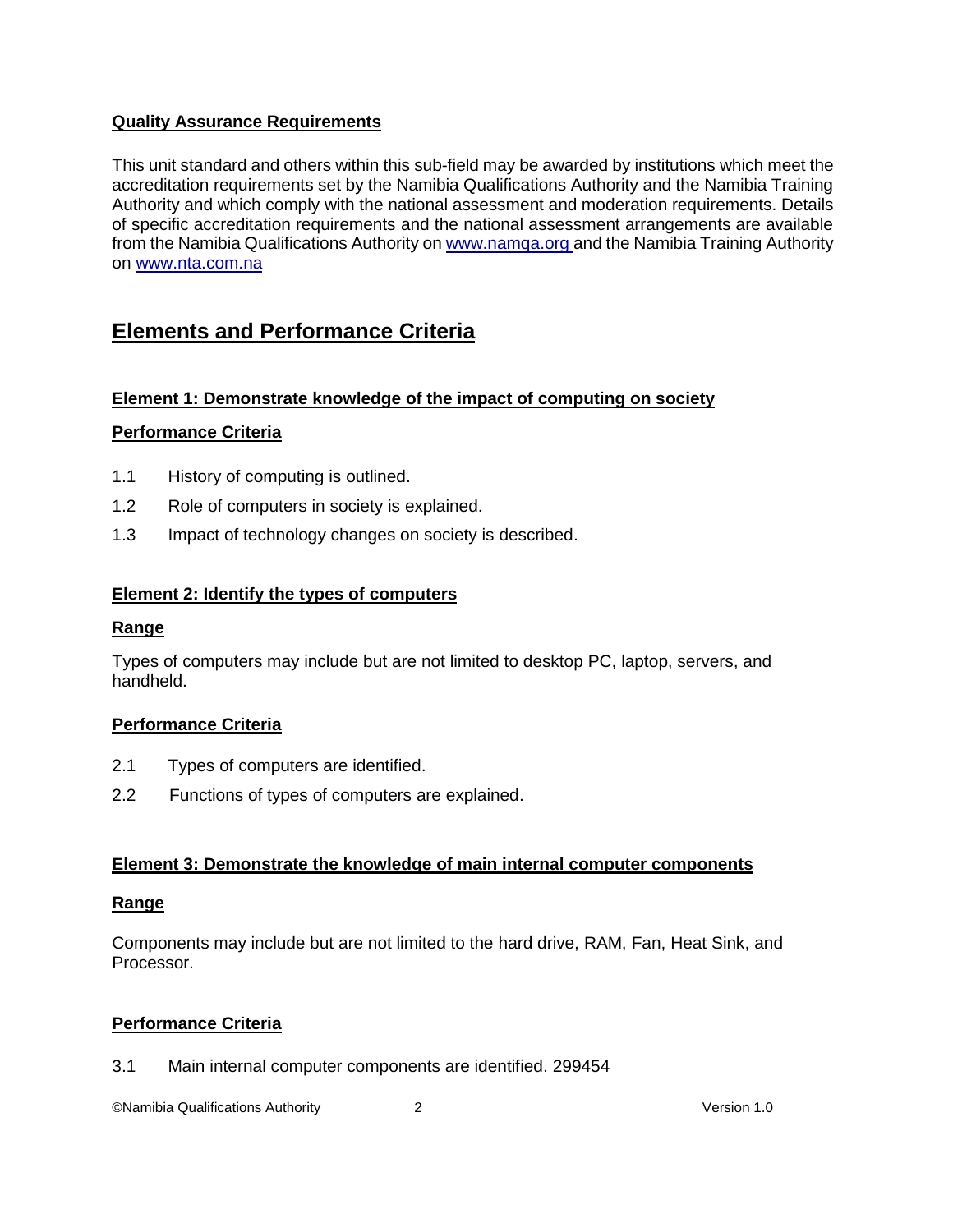- 3.2 Main internal computer components are classified.
- 3.3 Uses and benefits of different main internal components are discussed.

# **Element 4: Explain different PC devices**

# **Range**

PC devices may include but are not limited to the keyboard, monitor, mouse and the printer.

# **Performance Criteria**

- 4.1 PC devices are identified.
- 4.2 PC devices are classified.
- 4.3 Uses and benefits of different devices are discussed.

# **Element 5: Demonstrate an understanding of different display devices**

#### **Range**

Display devices may include, but not limited to flat screens, video projectors and smart boards.

## **Performance Criteria**

- 5.1 Usage of Flat Screen TV (LCD, Plasma, LED, and CRT) is described.
- 5.2 Video Projectors (LCD, DLP, and LED) are demonstrated according to specific manufacturer instructions.
- 5.3 Smartboards are explained.
- 5.4 Uses and benefits of different display devices are discussed.

# **Element 6: Identify the different printers and scan devices**

# **Range**

Types of printers and scan devices may include but are not limited to ink Jet, colour ink, laser Jet, Ribbon, Dot Matrix, thermal and Plotter Printer

# **Performance Criteria**

4.1 Types of printers and scan devices are identified.

©Namibia Qualifications Authority 3 Version 1.0